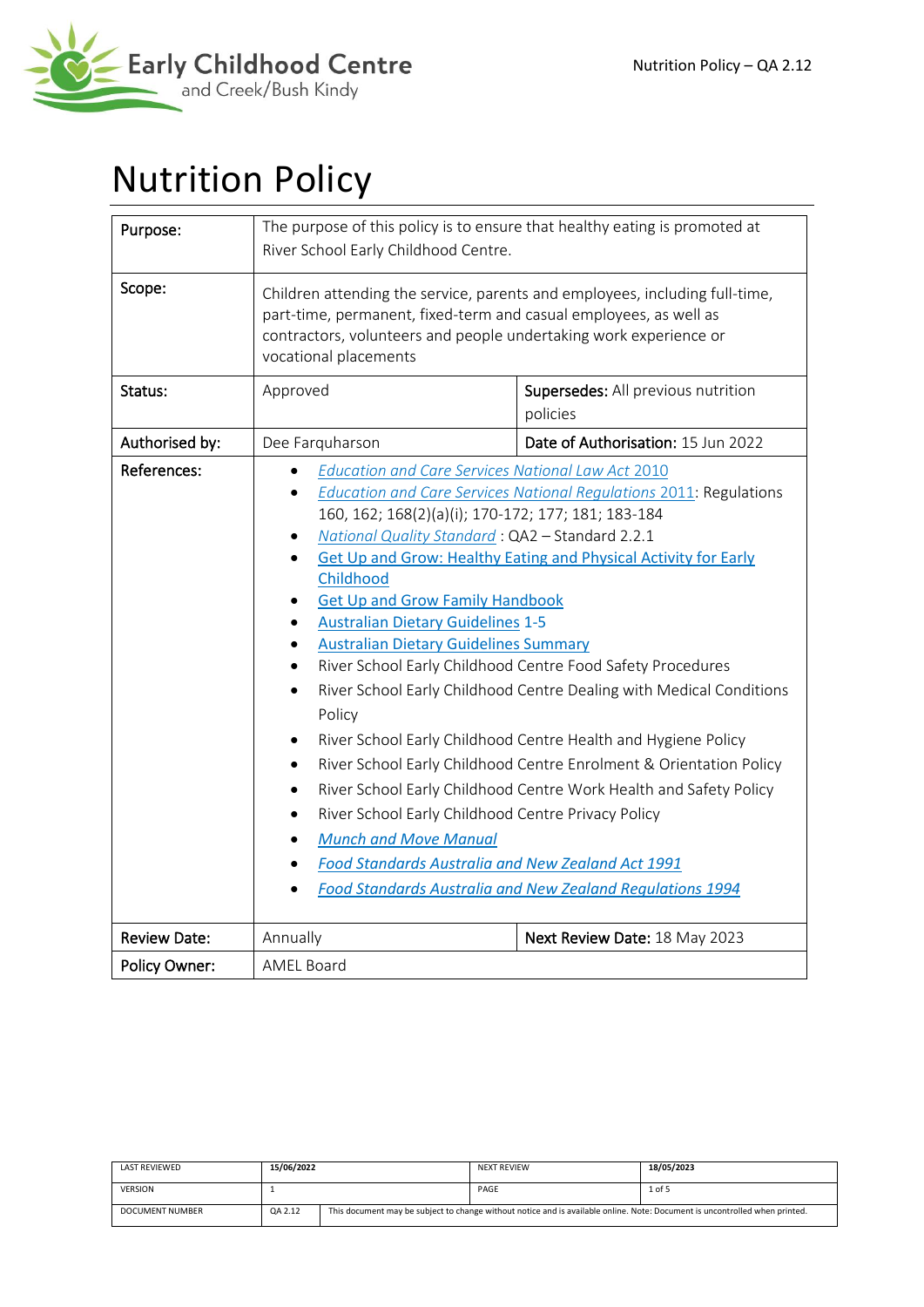

# **Policy Statement**

River School Early Childhood Centre recognises that good nutrition is essential to healthy living and enables children to be active participants in play and leisure. River School Early Childhood Centre is committed to the Guidelines in both *Get Up and Grow: Healthy Eating and Physical Activity for Early Childhood* and the *Dietary Guidelines for Children and Adolescents in Australia*.

It is the policy of River School Early Childhood Centre to take the following reasonable steps to help promote and support health eating at the service:

- Families are encouraged to send nutritious, sentient vegetarian food, and include a variety of foods from each of the basic food groups. Parents are discouraged from including 'discretionary choices' in lunchboxes.
- Families are provided with information and ideas on how to provide nutritious foods for their children and about the importance of good nutrition and healthy eating for children, consistent with *Get Up and Grow: Healthy Eating and Physical Activity for Early Childhood* and the *Dietary Guidelines for Children and Adolescents in Australia*.
- Advice is sought from parents regarding children's dietary requirements, including likes, dislikes, allergies, cultural or religious practices, or any other requirements, upon enrolment at the service. Parents are encouraged to keep this advice up to date.
- Water is offered as the only drink and is available at the service at all times.
- Food is never used as a reward or denied as a punishment.
- Mealtimes are positive, relaxed, and social.
- Meals and snacks are offered at the child's discretion or at regular and predictable intervals.
- Children have control over their own choice to eat and the amount they eat.
- Extra food is available if children are still hungry at the end of a meal or snack.
- Food is seen as important for a healthy body, and not related to weight or body shape.
- Fussy eating is dealt with in a relaxed way that encourages the child to try new foods but does not use praise or rewards for eating.
- Employees model, reinforce and implement healthy eating behaviours by sitting with children at mealtimes and interacting with them.
- Special occasions are recognised and celebrated with limited use of 'discretionary choices'. Alternatives to focusing on food are considered for celebrations; and
- Food and drinks are safely stored, in accordance with River School Early Childhood Centre's Food Safety Procedures.

# **Definitions**

- **Sentient Vegetarianism**  is a diet that refrains from consuming the meat of any animal (poultry, red meat, fish, seafood, or any other animal that was killed for its meat), and in the case of the River School Early Childhood Centre, includes eggs).
- **Discretionary choices -** are foods not included in the basic food groups. Discretionary choices are foods high in kilojoules, saturated fat, added sugars and/or salt. They typically have very little nutritional value and are often processed and packaged

| LAST REVIEWED          | 12/04/2022 |                                                                                                                             | <b>NEXT REVIEW</b> | 3/04/2023 |
|------------------------|------------|-----------------------------------------------------------------------------------------------------------------------------|--------------------|-----------|
| <b>VERSION</b>         |            |                                                                                                                             | PAGE               | 2 of 5    |
| <b>DOCUMENT NUMBER</b> | QA 2.12    | This document may be subject to change without notice and is available online. Note: Document is uncontrolled when printed. |                    |           |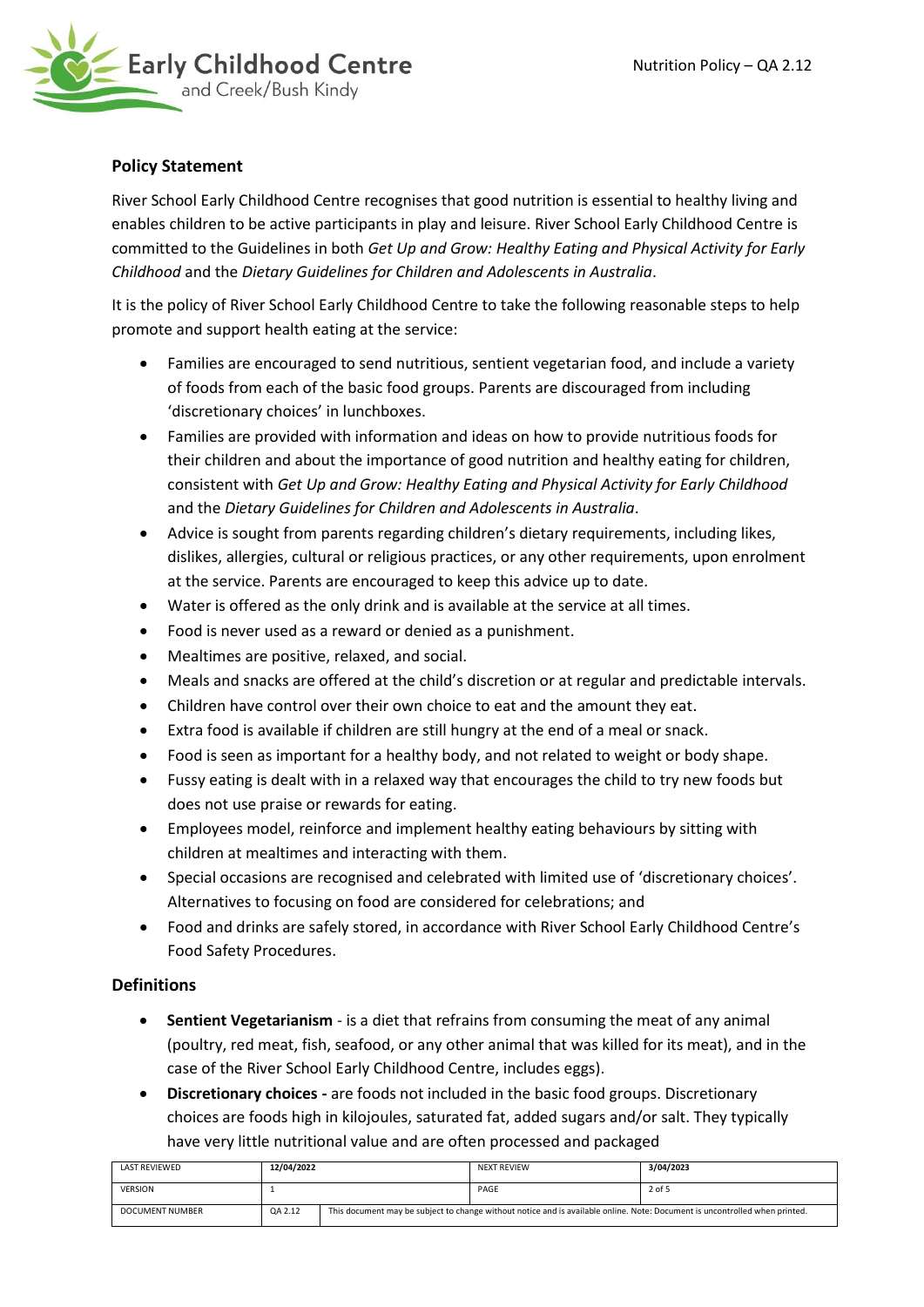

• **Healthy eating -** eating a wide variety of nutritious foods in balanced proportions, and consuming an amount of food and drink to achieve and maintain a healthy body weight

# **Summary of guidelines and recommendations**

#### **Australian Dietary Guidelines**

| <b>Guideline 1</b> | To achieve and maintain a healthy weight, be physically active and choose amounts of<br>nutritious food and drinks to meet your energy needs.                                                                                                                                                                                                                                                                                                                                                               |  |  |  |
|--------------------|-------------------------------------------------------------------------------------------------------------------------------------------------------------------------------------------------------------------------------------------------------------------------------------------------------------------------------------------------------------------------------------------------------------------------------------------------------------------------------------------------------------|--|--|--|
|                    | Children and adolescents should eat sufficient nutritious foods to grow and develop<br>normally.                                                                                                                                                                                                                                                                                                                                                                                                            |  |  |  |
|                    | They should be physically active every day and their growth should be checked regularly.                                                                                                                                                                                                                                                                                                                                                                                                                    |  |  |  |
| <b>Guideline 2</b> | Enjoy a wide variety of nutritious foods from these five groups every day:                                                                                                                                                                                                                                                                                                                                                                                                                                  |  |  |  |
|                    | plenty of vegetables, including different types and colours, and legumes/beans, fruit, grain<br>(cereal) foods, mostly wholegrain and/or high cereal fibre varieties, such as breads,<br>cereals, rice, pasta, noodles, polenta, couscous, oats, quinoa and barley, lean meats and<br>poultry, fish, eggs, tofu, nuts and seeds, and legumes/beans, milk, yoghurt, cheese<br>and/or their alternatives, mostly reduced fat (reduced fat milks are not suitable for<br>children under the age of two years). |  |  |  |
|                    | And drink plenty of water.                                                                                                                                                                                                                                                                                                                                                                                                                                                                                  |  |  |  |
| <b>Guideline 3</b> | Limit intake of foods containing saturated fat, added salt and added sugars.                                                                                                                                                                                                                                                                                                                                                                                                                                |  |  |  |
|                    | Limit intake of foods high in saturated fat such as many biscuits, cakes, pastries, pies,<br>a)<br>processed meats, commercial burgers, pizza, fried foods, potato chips, crisps and other<br>savoury snacks.                                                                                                                                                                                                                                                                                               |  |  |  |
|                    | Replace high fat foods which contain predominantly saturated fats such as butter,<br>cream, cooking margarine, coconut and palm oil with foods which contain<br>predominantly polyunsaturated and monounsaturated fats such as oils, spreads,<br>nut butters/pastes and avocado.                                                                                                                                                                                                                            |  |  |  |
|                    | Low fat diets are not suitable for children under the age of two years.                                                                                                                                                                                                                                                                                                                                                                                                                                     |  |  |  |
|                    | Limit intake of foods and drinks containing added salt.<br>b)<br>Read labels to choose lower sodium options among similar foods.                                                                                                                                                                                                                                                                                                                                                                            |  |  |  |
|                    | Do not add salt to foods in cooking or at the table.                                                                                                                                                                                                                                                                                                                                                                                                                                                        |  |  |  |
|                    | Limit intake of foods and drinks containing added sugars such as confectionary, sugar-<br>c)<br>sweetened soft drinks and cordials, fruit drinks, vitamin waters, energy and sports<br>drinks.                                                                                                                                                                                                                                                                                                              |  |  |  |
| <b>Guideline 4</b> | Encourage, support and promote breastfeeding.                                                                                                                                                                                                                                                                                                                                                                                                                                                               |  |  |  |
| <b>Guideline 5</b> | Care for your food; prepare and store it safely.                                                                                                                                                                                                                                                                                                                                                                                                                                                            |  |  |  |

#### **Responsibilities**

River School Early Childhood Centre has the following role and responsibilities:

- Encourage parents to send a range of nutritious food and discourage the inclusion of 'discretionary choices' in lunchboxes.
- Regularly provide families with information and ideas on how to provide nutritious foods for their children and about the importance of good nutrition and healthy eating for children.

| LAST REVIEWED   | 12/04/2022 |                                                                                                                             | <b>NEXT REVIEW</b> | 3/04/2023 |
|-----------------|------------|-----------------------------------------------------------------------------------------------------------------------------|--------------------|-----------|
| <b>VERSION</b>  |            |                                                                                                                             | PAGE               | 3 of 5    |
| DOCUMENT NUMBER | QA 2.12    | This document may be subject to change without notice and is available online. Note: Document is uncontrolled when printed. |                    |           |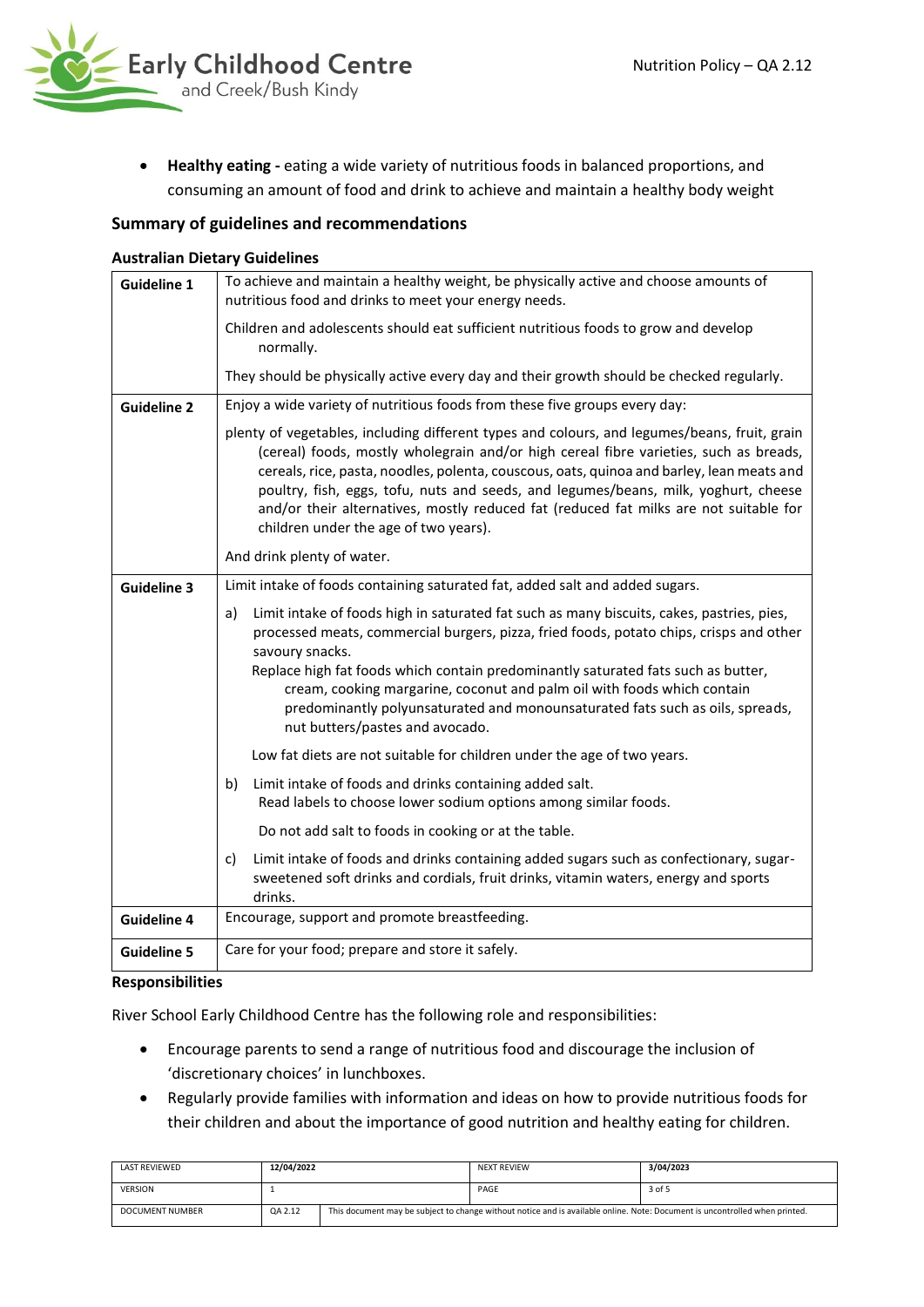

- Upon enrolment and regularly thereafter, seek advice from parents regarding children's dietary requirements.
- Ensure that all staff are aware of children's dietary requirements.
- Ensure that water is available to children at all times and offer it as the main drink.
- Offer meals and snacks at regular and predictable intervals.
- Never use food as a reward or punishment.
- Ensure that mealtimes are positive, relaxed and social.
- Ensure that children have control over their own choice to eat and the amount they eat.
- Offer the option of additional food from their lunchbox if children are still hungry at the end of a meal or snack.
- Discuss healthy eating choices with children and communicate the message to children that food is important for a healthy body, and not relating it to weight or body shape.
- Manage fussy eating in a relaxed way that encourages the child to try new foods but does not use praise or rewards for eating.
- Recognise and celebrate special occasions with limited use of 'discretionary choices', and consider alternatives to focusing on food for celebrations.
- Ensure that food and drinks are safely stored, in accordance with River School Early Childhood Centre's Food Safety Procedures.
- Ensure measures are in place to prevent cross-contamination of any food given to children with diagnosed food allergies and/or diabetes.

# **Employees**

Employees of River School Early Childhood Centre have the following role and responsibilities:

- Be aware of and act in accordance with River School Early Childhood Centre Nutrition Policy and Food Safety Procedures; and
- Model, reinforce and implement healthy eating behaviours by sitting with children at mealtimes and interacting with them.

#### **Families**

Families of River School Early Childhood Centre have the following role and responsibilities:

- Be aware of and act in accordance with this Policy and the Food Safety Procedure.
- Provide details of specific nutritional/dietary requirements, including the need to accommodate cultural or religious practices or food allergies, on their child's enrolment form, and discussing these with the River School Early Childhood Centre prior to the child's commencement at the service, and if requirements change over time.
- Communicate regularly with staff regarding children's specific nutritional requirements and dietary needs, including food preferences.
- Provide healthy, nutritious food for snacks/meals.
- If applicable, provide nutritious food and drinks for celebrations, fundraising activities, and service events, consistent with service policy.

| LAST REVIEWED   | 12/04/2022 |                                                                                                                             | <b>NEXT REVIEW</b> | 3/04/2023 |
|-----------------|------------|-----------------------------------------------------------------------------------------------------------------------------|--------------------|-----------|
| <b>VERSION</b>  |            |                                                                                                                             | PAGE               | 4 of 5    |
| DOCUMENT NUMBER | QA 2.12    | This document may be subject to change without notice and is available online. Note: Document is uncontrolled when printed. |                    |           |